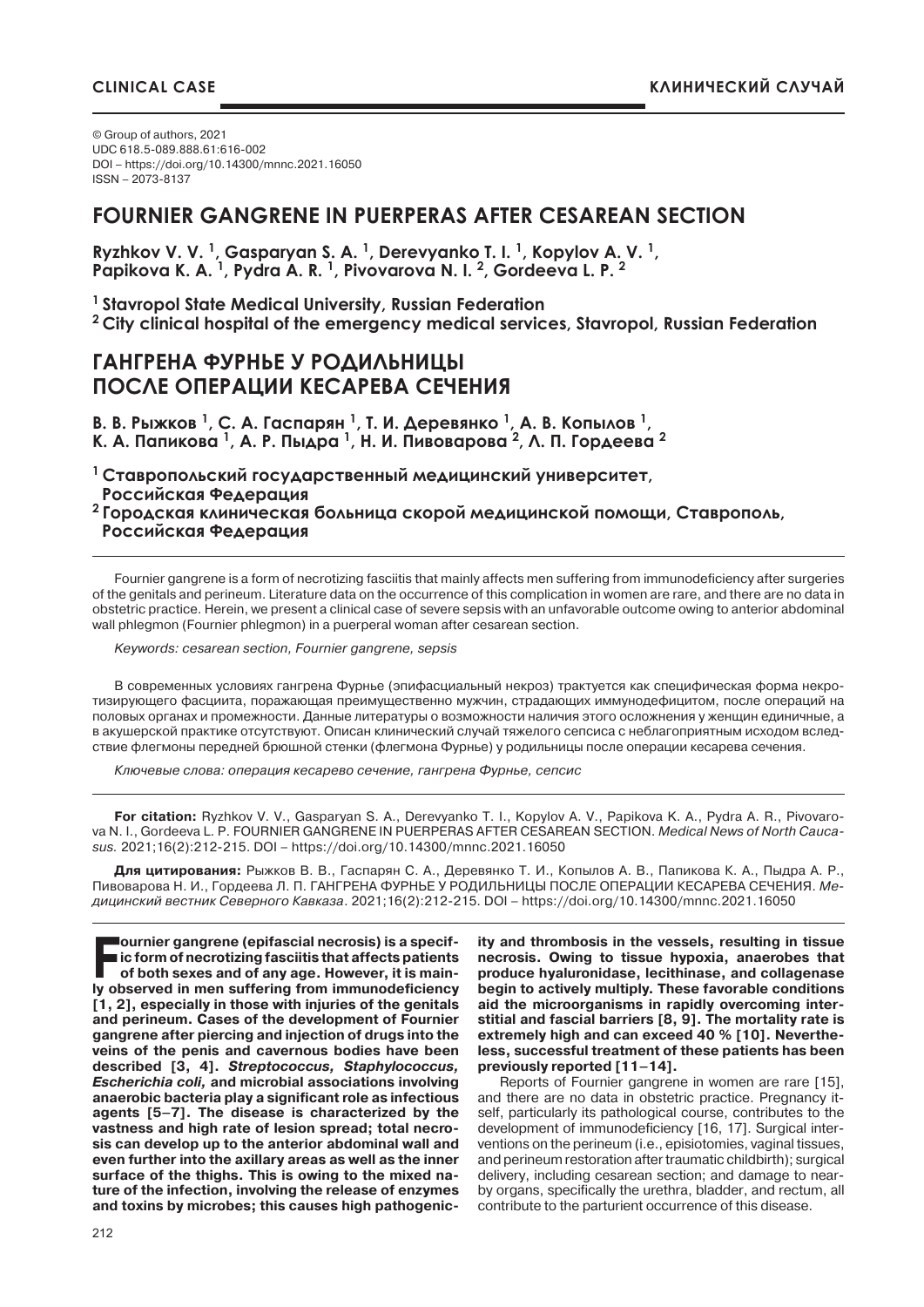#### **Medical news of north caucasus 2021. Vоl. 16. Iss. 2**

**Clinical case.** A 25-year-old primigravid from Stavropol had been observed by obstetrician-gynecologists since 5–6 weeks of gestation. She had a height of 170 cm, body weight of 46 kg, and body mass index of 17. Her examination revealed endocervicitis, *E. coli* growth in the cultures of samples from the cervical canal, and the presence of leptotrichia and diphteroids on vaginal smears. Antibacterial treatment was prescribed. At the 17<sup>th</sup> week of gestation, *E. coli* growth (104) was detected in the urine. There was severe lymphocytopenia with threat of pregnancy termination; thus, she was repeatedly hospitalized and was administered multicomponent therapy, including progesterone derivatives. After consultation with a therapist, the patient was diagnosed with heart connective tissue dysplasia syndrome with mitral valve prolapse of moderate hemodynamic significance. The pregnancy was complicated by moderate preeclampsia, leading to hospitalization in the pathological pregnancy department of a multispeciality hospital at the  $37<sup>th</sup>$  week of gestation; preeclampsia treatment was initiated and preparations for childbirth were begun. Owing to premature discharge of amniotic fluid, she was transferred to the maternity unit. Regular birth activity developed, which later became uncoordinated. The waterless period was 9 h and 38 min. A live, full-term female child was delivered via emergency cesarean section (Stark method). The baby weighed 3260 g, was 51 cm long, and had an Apgar score of 8–9 points. The mother experienced blood loss of 800.0 ml (1.6 % of body weight and 20 % of blood volume). Preventive measures were taken for purulent-septic complications during the operation and blood transfusion.

The placenta was  $16\times16\times1.0$  cm in size, 256 cm<sup>3</sup> in volume, and 580 g in weight. The placental-fetal mass index was 0.18 (normal: 0.14–0.15). The placenta was fleshy, dark maroon with a gray surface. Histopathological examination revealed serous choriodeciduitis.

The postoperative period was complicated by acute purulent endometritis, salpingoophoritis, peritoneal sepsis, and septic shock. On the 2<sup>nd</sup> day after the cesarean section, hysterectomy with tubes, sanitation, and drainage of the abdominal cavity were performed. In the abdominal cavity, there was a 200-ml foul-smelling cloudy effusion containing fibrin. Upon incision, the uterine muscle was noted to have the color of boiled meat; the serous cover was gray, and the tubes were hyperemic and edematous. The uterus had a putrid smell. Intensive antibacterial therapy, infusion therapy, and inotropic support were performed. The vital signs stabilized and the symptoms of peritonitis subsided. Subsequently, the putrefactive phlegmon of the anterior abdominal wall rapidly spread both up and down from the transverse incision line of the anterior abdominal wall, causing total necrosis and further spread to the pubis and thighs (Fig. 1).

Because of the progression of the putrefactivenecrotic process, repeated step-by-step necrectomies with a wide capture of healthy tissues were performed, with daily sanitization of the wound surface using antiseptic solutions as well as intensive therapy for multiple organ failure combined with extracorporeal detoxification methods in a ventilator. Unfortunately, on the 14<sup>th</sup> day post-delivery, with increasing symptoms of multiple organ failure, the mother died. Bacteriological examination of the anterior abdominal wall wound discharge revealed a continuous growth of hemolytic *E. coli*; clostridium was not detected. The child was diagnosed with intrauterine pneumonia, which was effectively treated in the neonatal intensive care unit.

On the basis of the obtained clinical and pathohistological data of the placenta study, the ascending path of fetus infection should be considered.



*Fig. 1.* Total necrosis of the anterior abdominal wall

After a pathologic-anatomical autopsy followed by microscopic examination of histological preparations of all vital organs, similar changes were noted: necrosis, dystrophy, microcirculation disorders in the form of capillary dilation, full blood, leukocyte stasis in blood, thrombosis, and hemorrhages. Signs of respiratory distress syndrome were also noted in the lungs.

Purulent necrotic endometritis and metrothrombophlebitis were observed in the uterus. Parametritis was also observed. Acute purulent salpingitis was observed. Vascular thrombosis, vasculitis, and leukocyte infiltrates were noted in the ovaries.

There was no free fluid in the abdominal cavity. The serous intestinal membranes and the abdominal layers were smooth and shiny. The pelvis was clear.

There were findings of leukocyte infiltration, vasculitis, hemorrhages, necrosis of muscle fibers, and microabscesses in the tissues of the anterior abdominal wall (dermis, subcutaneous fat, and muscles) (Fig. 2).



*Fig. 2.* Anterior abdominal wall. Necrosis of muscle fibers (1). Microabscesses (2). Magnification 40. Hematoxylin-eosin staining

A bacteriological study of blood from the heart revealed an increase in the levels of *Enterobacteriaceae* with a predominance of *E. coli*.

The patient's main cause of death was severe sepsis and multiple organ failure. Infection foci were found in the anterior abdominal wall (total necrosis, resulting in Fournier gangrene) and uterus (purulent necrotic endometritis). Removal of the uterus led to the elimination of peritonitis. Repeated step-by-step necrectomies were ineffective owing to the extremely rapid progression of the necrosis of the anterior abdominal wall (purulent necrotic fasciitis, myositis, and skin and subcutaneous fat gangrene).

Prevention, early detection, and treatment of Fournier gangrene are all critical in disease outcomes.

Initially, the clinical picture resembled cellulitis. There was swelling of the skin, hyperemia, local soreness,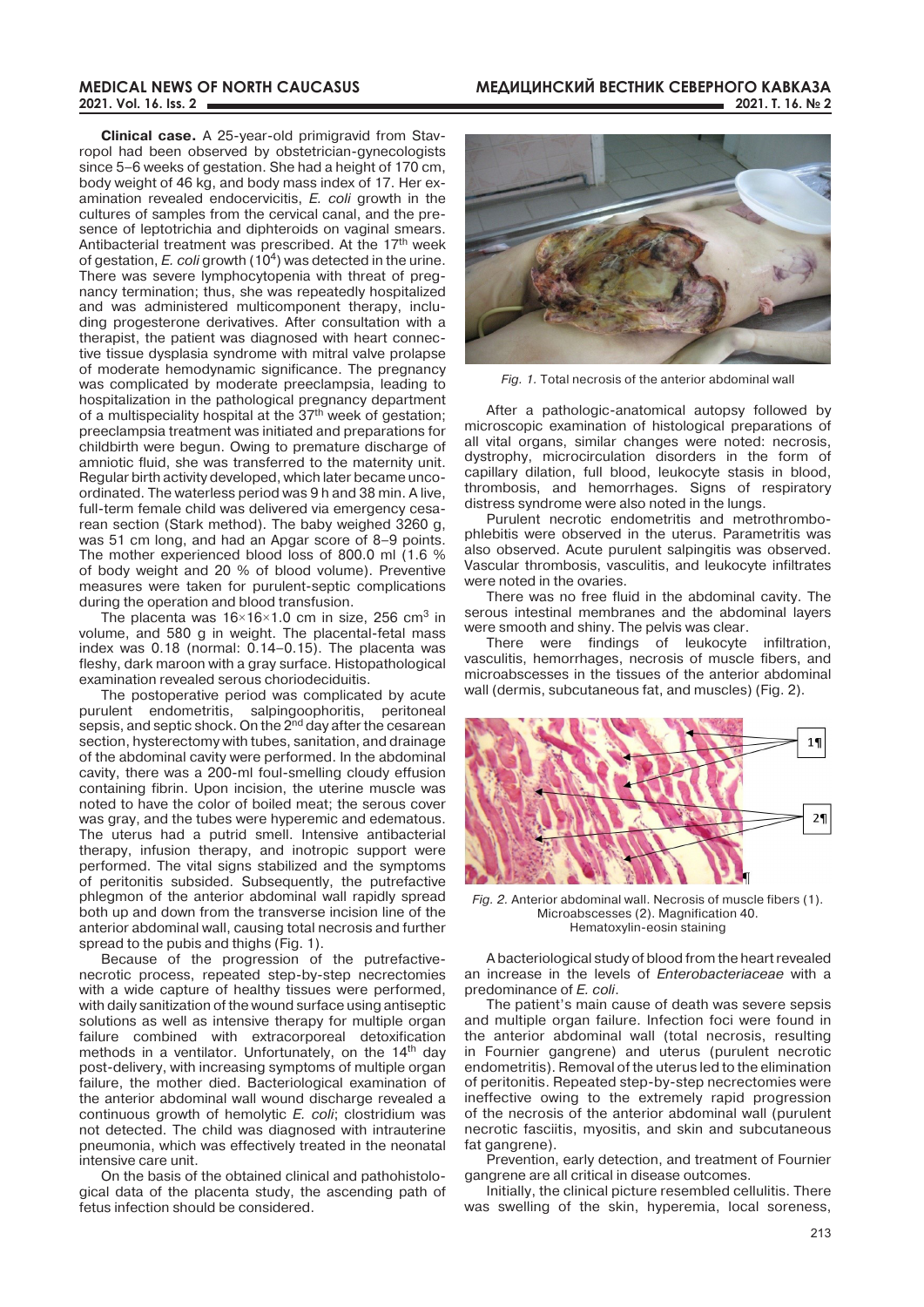increased body temperature, signs of intoxication, weakness, and muscle and joint pain. The edema rapidly increased, crepitation developed, and the skin hyperemia was replaced by the appearance of purplish-black foci, indicating pronounced tissue ischemia. The wound had a putrid smell. Necrosis and tissue rejection occurred. To confirm the diagnosis, culture studies of the blood, urine, and wound discharge were performed. Arterial blood gas was evaluated. Radiological evaluation of the abdominal cavity was also performed. Clinical tests of blood, urine, coagulation, biochemical tests, and serum electrolytes were conducted [18–20].

In maternity hospitals, preventive measures for Fournier gangrene aim to reduce maternal birth trauma and surgical obstetric interventions in obstetrics, with a

**Disclosures:** The authors declare no conflict of interest.

#### **References**

- 1. Urology: National guidance. Ed. N. A. Lopatkin. Moscow: GEOTAR-Media Publ. 2009;582-583.
- 2. Ephimenko M. A., Privolnev V. V. Fournier's gangrene. *Clinical Microbiology and Antimicrobial Chemotherapy.* 2008;10(1):34-42*.*
- 3. Ekelius L., Bjorkman H., Kalin M., Fohlman J. Fournier's gangrene after genital piersing. *Scand. J. Infect. Dis.* 2004;36:610-612.
- https://doi.org/10.1080/00365540410017086 4. Mouraviev V. B., Pautier S. E., Hauman W. P. Fournier's gangrene following penile self-injection with cocaine. *Scand. J. Urol. Nephrol.* 2002;36:31:7-8. https://doi.org/10.1080/003655902320248326
- 5. Yegorkin M. A. Fournie's disease and anaerobic paraproctitis – different clinical forms of same pathological process? *News of Coloproctology. – Novosti koloproktologii.* 2012;22(4):66-72.
- 6. Amr A., Sajad S. Fournier's gangrene Case report and a brief review. *Journal of Pakistan Association of Dermatologists.* 2015;25:44-51.
- 7. Tahmaz L., Erdemir F., Kibar V., Cosar Ah., Yalcyn O. Fournier's gangrene: report of thirty-three cases and a review of the literature. *Int. Urol.* 2006;13(7):960-967. https://doi.org/10.1111/j.1442-2042.2006.01448.x
- 8. Thwaini A., Khan A., Malik A. Cherian J., Barua J. [et al.] Fournier's gangrene and it's emergency management. *Postgraduate Medical Journal.* 2006;82:516-519. https://doi.org/10.1136/pgmj.2005.042069
- 9. Grinev M. V., Soroka I. V., Grinev K. M. Fournier's Gangrene – a model of necrotizing fasciitis (Clinical and pathogenetic aspects). *Urologiya*. 2007;6:69-75.
- 10. Unal B., Kocer B., Ozel E., Boskurt B., Yildirim O. [et al.] Fournier Gangrene Approaches to Diagnosis and Treatment. *Saudi Med.* 2006;27:1038-1043.
- 11. Сhinikov M. A., Tkachenko Yu. N., Bagdasaryan A. G., Dobrovolskii S. R. Successful treatment of patient with fournier's phlegmon. *Pirogov Russian Journal of Surgery. – Khirurgiya. Zhurnal im. N.I. Pirogova.* 2007;11:53-54.
- 12. Yanar H., Taviloglu K., Ertekin C., Guloglu R., Zorba U. [et al.] Fournier's gangrene: risk factors and strategies for management. *World J. Surg.* 2006;30:1750-1754. https://doi.org/10.1007/s00268-005-0777-3
- 13. Bordakov P. V., Bordakov V. N., Gain Yu. M., Shakhrai S. V., Gain M. Yu. Fournier's gangrene: clinic, diagnos-

focus on compliance with personal hygiene. Perioperative prevention of purulent-septic diseases is mandatory, particularly in high-risk groups, including pregnant women with chronic infection foci, diabetes mellitus, and other extragenital diseases [21–23]. Before delivery, it is extremely important to sanitize the infection foci in the mother's body, particularly those in the urogenital system and gastrointestinal tract, normalize the microflora of the vagina and intestines, and restore the acidic environment in the vagina.

**Conclusions.** The treatment of Fournier's gangrene should be based on urgent surgical excision of necrotic tissues with the drainage of abscesses and phlegmon alongside powerful antibacterial and detoxification therapy, including methods of extracorporeal detoxification.

> tics, treatment. *Wounds and wound infections. The prof. B. M. Kostyuchenok journal/* 2017;4(1):14-23. https://doi.org/10.17650/2408-9613-2017-4-1-14-23

- 14. Dzhamalov F. G., Nabieva E. V., Abdullayev M. M., Zakhidov Z. T., Baranov A. V. [et al.] Diagnosis and treatment of hangren Furnie (practical experience). *Laser Medicine.* 2018;22(2):39-42.
- https://doi.org/10.37895/2071-8004-2018-22-2
- Novoshinov G. V., Sheremeteva A. A., Starchenkova L. P. Fournier Gangrene in a 1 Month old child. *Russian journal of Pediatric Surgery.*2016;20(1):51-52. https://doi.org/10.18821/1560-9510-2016-20-21-51-52
- 16. Nickolsky V. I., Sergatsky K. I., Klimashevich A. V., Ogorodnik E. V. Rare causes of acute purulentinflammatory lesions of pararectal tissue and Fournier's gangrene. *Pirogov Russian Journal of Sergery. – Khirurgiya.* 2020;(2):68-73.

https://doi.org/10.17116/hirurgia202002168

- 17. Privolnev V. V., Zabrosaev V. S., Danilenkov N. V. Fournier's gangrene (Review). *Vestnik of smolensk state medical academy. – Vestnik Smolenskoj gosudarstvennoj medicinskoj akademii*. 2014;13(3):47-55.
- 18. Prohorov A. V. Fournier's gangrene: modern approaches to treatment (literature review). *Experimental and Clinical Urology.* 2016;(2):106-117.

https://doi.org/10.29188/2222-8543

- 19. Prokhorov A. V. Experience of Furnier's gangrene clinical diagnostics. *Kazan Medical Journal.* 2016;97(1):159-162. https://doi.org/10.17750/KMJ2016-159
- 20. Priyma O. B. Treatment of patients with gangrene Fournier. *Grekov's Bulletin of Surgery.* 2017;176(1):76-79. https://doi.org/10.24884/0042-4625-2017-176-1-76-79
- 21. Prokhorov A. V. The modern view of Fournier gangrene. *Pacific Medical Journal.* 2017;1:5-9. https://doi.org/10.17238/PmJ1609-1175.2017.1.5-9
- 22. Prokhorov A. V. Fournier's Gangrene: the Criteria for Diagnosis, Prognostic Factors, Complications and Mortality. *Journal of Experimental and Clinical Surgery.* 2017;10:2:154-164.

https://doi.org/10.18499/2070-478X-2017-10-2-154-164

23. Prokhorov A. V. Fournier's gangrene. Сlinical and laboratory picture (literature review). *Experimntal and clinical urology.* 2016;1:78-89. https://doi.org/10.29188/2222-8543

#### **About authors:**

Ryzhkov Valery Vladimirovich, MD, DMSc, Professor, Head of the Department of obstetrics and gynecology of the further vocational education; tel.: +78652554331, +79187722165; e-mail: stavrisk@yandex.ru; https://orcid.org/0000-0002-0694-9984

Gasparyan Susanna Artashesovna, MD, DMSc. Professor, Professor of the Department of urology, pediatric urology-andrology, obstetrics and gynecology of the further vocational education;

tel.: +79624019121; e-mail: Prof-Gasp55@yandex.ru; https://orcid.org/0000-0001-8284-8117

Derevyanko Tatyana Igorevna, MD, DMSc, Head of the Department of urology, pediatric urology-andrology, obstetrics and gynecology, of the further vocational education; tel.: +78652554331, 904832; e-mail: stavrisk@yandex.ru; https://orcid.org/0000-0003-1659-319Х

Kopylov Anatoly Vasilyevich, CMSc, Associate professor, Head of the Stavropol Regional Forensis Medical Bureau, Head of Forensic Medicine and Law Department with a course of further vocational education, Honored Doctor of the Russian Federation; tel.: +78652260132, +78652428771; e-mail: nurse@stgmu.ru; https://orcid.org/0000-0003-3793-1370